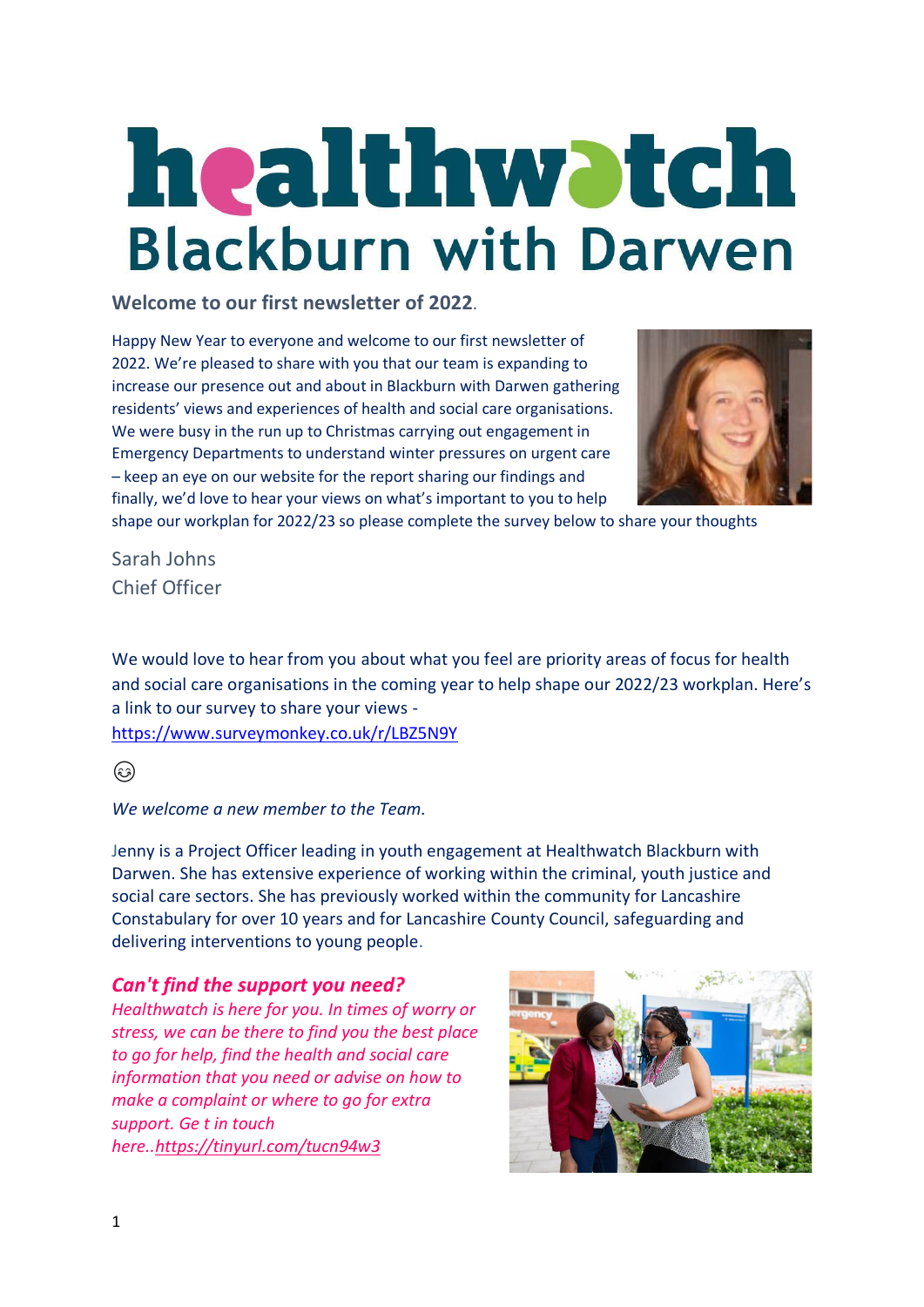### Living Well with MS

### Saturday 12<sup>th</sup> February 10.30am-14.45pm

This is a free online information event for people affected by Multiple Sclerosis living across Lancashire.

There will be a chance to hear about;

- A personal experience of living well with MS
- Managing fatigue,
- Finance and benefits
- The benefits of exercise
- Local MS Groups and what services and support they offer
- National MS Society services

Places are limited, so advise to book early https://www.eventbrite.co.uk/e/living-well-with-ms-in-lancashire-tickets-230766417567 For more information or any queries, please contact Paul Smithson 020 8438 0753



## **Enter & View Update**

Enter & View representatives are trained to visit a range of NHS and social care premises, and talk to staff, patients, carers and other service users about their experiences.

The information collected is used to make recommendations on how services can be improved. Our Enter and View Reports are shared with the CQC as well as being made available to the public on our website.

The team have been busy building positive relationship with care home managers and providers in the care sector and the most recent visit was to Oldfield House Care Home in Blackburn. The report can be viewed in full on our website [Enter and View Reports](https://healthwatchblackburnwithdarwen.co.uk/enter-view/enter-and-view-reports/) – [Healthwatch Blackburn with Darwen](https://healthwatchblackburnwithdarwen.co.uk/enter-view/enter-and-view-reports/)

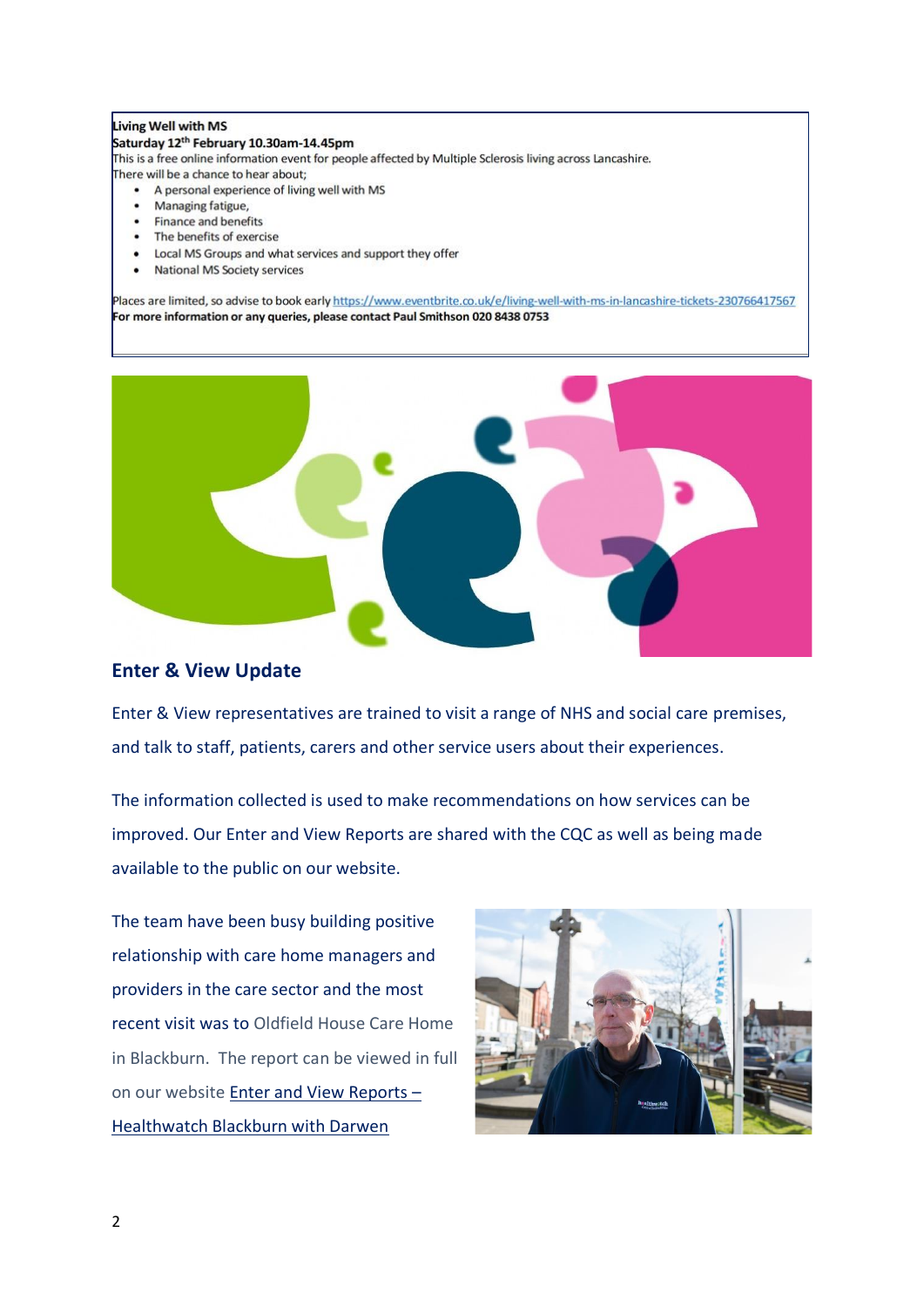If you are interested in becoming an Enter & View Representative with us, then get in touch [here,](https://healthwatchblackburnwithdarwen.co.uk/enter-view/become-enter-and-view-representative/) full training will be given.

**Tell us about your experience of using community Pharmacies across Blackpool, Lancashire and Blackburn with Darwen.**



**Have you used a community pharmacy recently? Share your views to influence future service planning.** 

Follow this link to take part in the survey: *<https://bit.ly/3DV5rqM>*

# **Have you got Long Covid?**

A support group meets weekly to provide help to anyone in Blackburn with Darwen who has, or thinks they might have, Long Covid.

The support group is run by volunteers who have Long Covid themselves, and who have taken part in a four-week wellbeing course offered through the Covid Community Champions programme.



The group is free to attend and meets every *Wednesday between 1pm and 2pm in Blackburn Library*. Hot drinks are on offer and everyone is welcome. To find out more about the support group before going along, get in touch with the Covid Community Champions team on **communitychampions@blackburn.gov.uk** or **01254 304597**